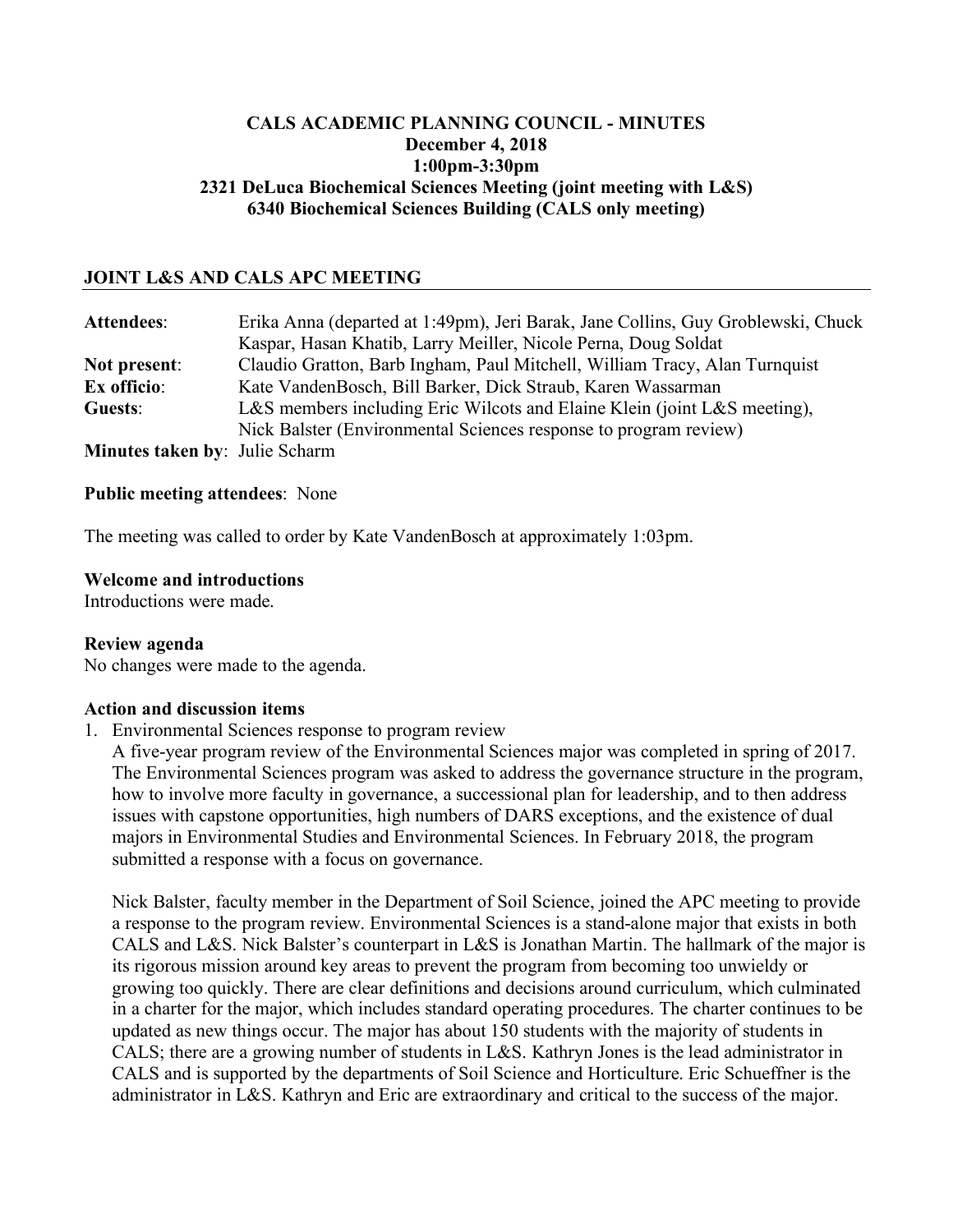Program response to the recommendations:

- DARS exceptions: The exceptions have been dramatically reduced. The initial exceptions had a lot to do with a new major coming online. The program is well on its way to correcting this.
- Capstone: This project is tabled for the moment.
- Dual major: The program will put forward a request to discontinue the dual major between Environmental Sciences and Environmental Studies.
- Governance: Environmental Sciences originally had a program committee (academics) and an administrative committee (DARS, transfers, etc.). This structure was not making efficient use of time and there were not a lot of issues to address with the major. The program is proposing a new structure with the following elements:
	- o One program committee to oversee the major.
	- o The program committee will have a chair and a chair-elect, elected by the program committee. Chairs will serve a staggered three-year term, overlapping to provide continuity of service.
	- o The program committee will be comprised of 5-7 members, including the chair and chairelect, with three-year terms.
	- o The program committee will represent colleagues across the colleges who are interested in environmental sciences. The current chairs are reaching out to professors with courses where environmental sciences students are heavily enrolled.
	- o One committee member will be from the department of Soil Science, which houses the major and oversees Kathryn's work.
	- o One committee member will be from Atmospheric and Oceanic Sciences (AOS), since they are the home for the major in L&S.
	- o Two subcommittees: 1) Administrative and 2) Curriculum and Instruction
	- o The chair will be asked to be knowledgeable about both program and staff opportunities, to be aware of items such as procedures for promotion, etc.
	- o The chair will serve on the Environmental Studies committee and vice versa to prevent too much overlap in curriculum.

Comments and questions:

- Question: How often will the committee and subcommittees meet? Response: The program committee will meet once a semester. The subcommittees will meet when there are enough topics for an agenda. There is not a lot of governance for the major. Will try to schedule meetings early in the semester in order to meet deadlines, such as course catalog deadlines.
- Ouestion: How does compensation to the director work when someone is in two different colleges and on a different pay basis? Response: Being the director is part of a faculty member's position/role within a department. There is a greater need for resources in support services.
- Ouestion: What is your relationship with the Nelson Institute? Response: The relationship has been challenging. The Nelson Institute curriculum is fairly broad; it fits a lot of students and their major (Environmental Studies) has grown. The relationship with the Environmental Sciences major is challenging because it can create DARS exception issues. Clarity between the two majors, as far as intellectual theme, is not clear for students. Removing the dual major will start to address these issues. Note that for the Environmental Studies major, students need to have a separate major as well. The Environmental Studies certificate is also available and a lot of Environmental Sciences students also obtain an Environmental Studies certificate.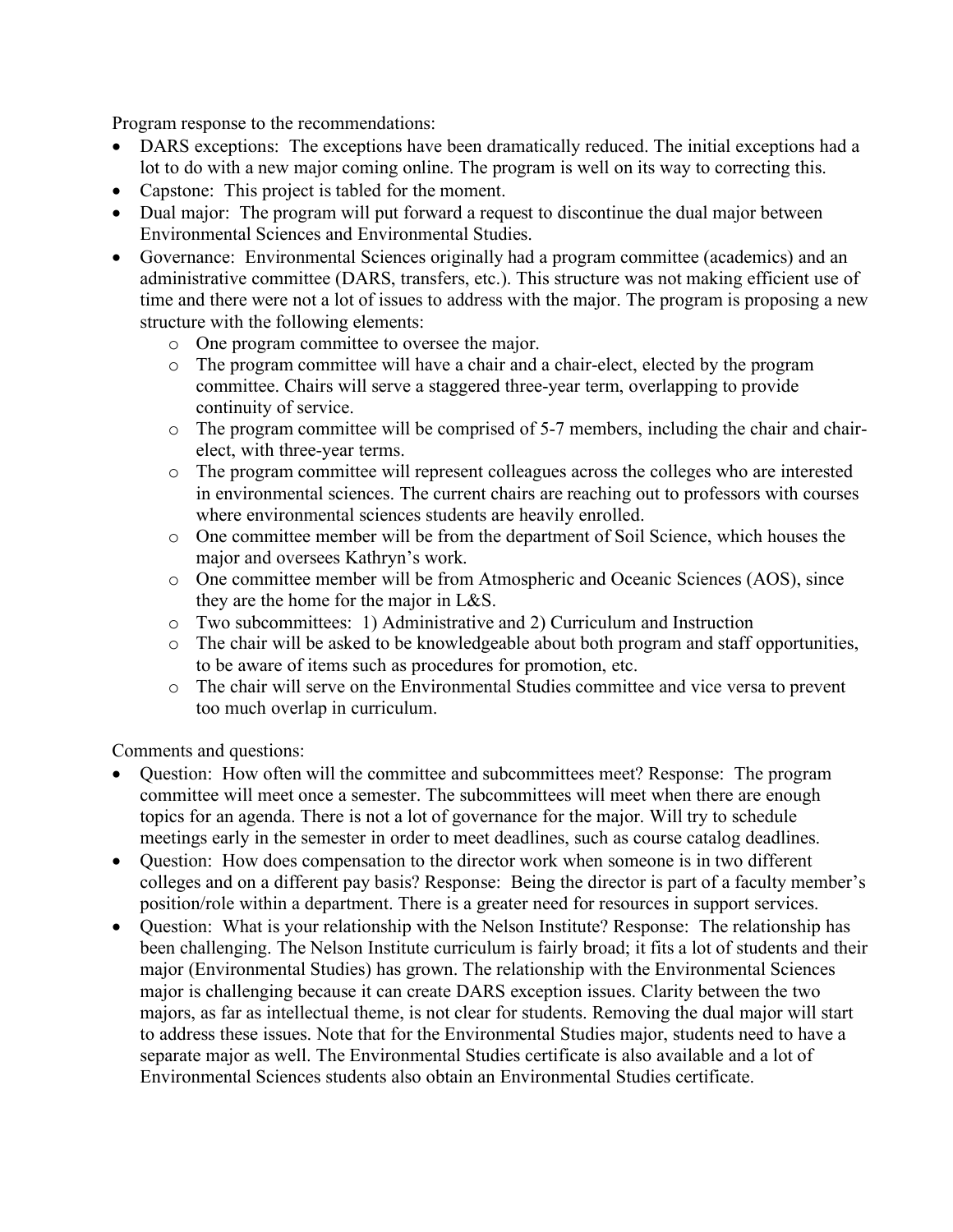- Question: Are you doing something to capture the need of students and how many students are impacted in removing the dual major? Response: The number of students impacted is in the single digits. There is also a huge administrative burden for dual major students that will be relieved by removing the dual major.
- Comment: When AOS and Soil Science propose the discontinuation of the dual major, that proposal must first go to the L&S and CALS Curriculum Committees.
- Comment: One item for administration to proceed with is to have a follow-up discussion with the Nelson Institute.
- Question: The response does not address how the next chair might be elected? Response: The chair will be elected by the program committee. There will also be a chair-elect. Most likely, the chair and chair-elect will come from the programming committee.
- Comment: Recommend that the governance structure be outlined in an official governance document, beyond the response to the program review.
- Comment: At some point this academic year, leadership would like to receive information on the chairs and membership of the committee and subcommittees. Environmental Sciences should provide this information by mid-March, with possible discussion at a joint CALS and L&S APC meeting in the spring.

CALS vote: Jeri Barak made a motion to accept the Environmental Sciences response as complete, with the condition that the governance document and leadership roster requests be fulfilled. Jane Collins seconded the motion. The motion was unanimously approved.

L&S vote: A motion was made, seconded, and unanimously approved. (These motion details are provided in the L&S minutes.)

## 2. Biometry MS program discussion

Biometry is a CALS program that has a number of touch points in L&S. There are three faculty members in the program who all have joint appointments. Students participating in the master's program are also working towards a joint PhD and are largely from CALS.

The CALS Dean's Office has questions about this program that are not addressed in the report, such as how this program will overlap with the new data science initiative, and the small number of students (4-5) in the program. The APCs need to decide if this program is justified with its low enrollment and its administrative costs, and discuss the relationship of the program to both CALS and L&S.

Comments and questions:

- Comment: L&S has programs in the Department of Statistics, but L&S does not have graduate programs surrounding the themes covered in the Biometry program. Biometry does not conflict with any master's level programs in L&S.
- Comment: The Quantitative Biology PhD minor was formed through CALS and Engineering, and is now officially in Engineering.
- Comment: L&S faculty conduct most of the teaching for the Biometry program.
- Comment: Biometry master's students can take a range of courses in statistics. The core courses are taught by Biometry faculty.
- Question: Is a distinct program in Biometry necessary?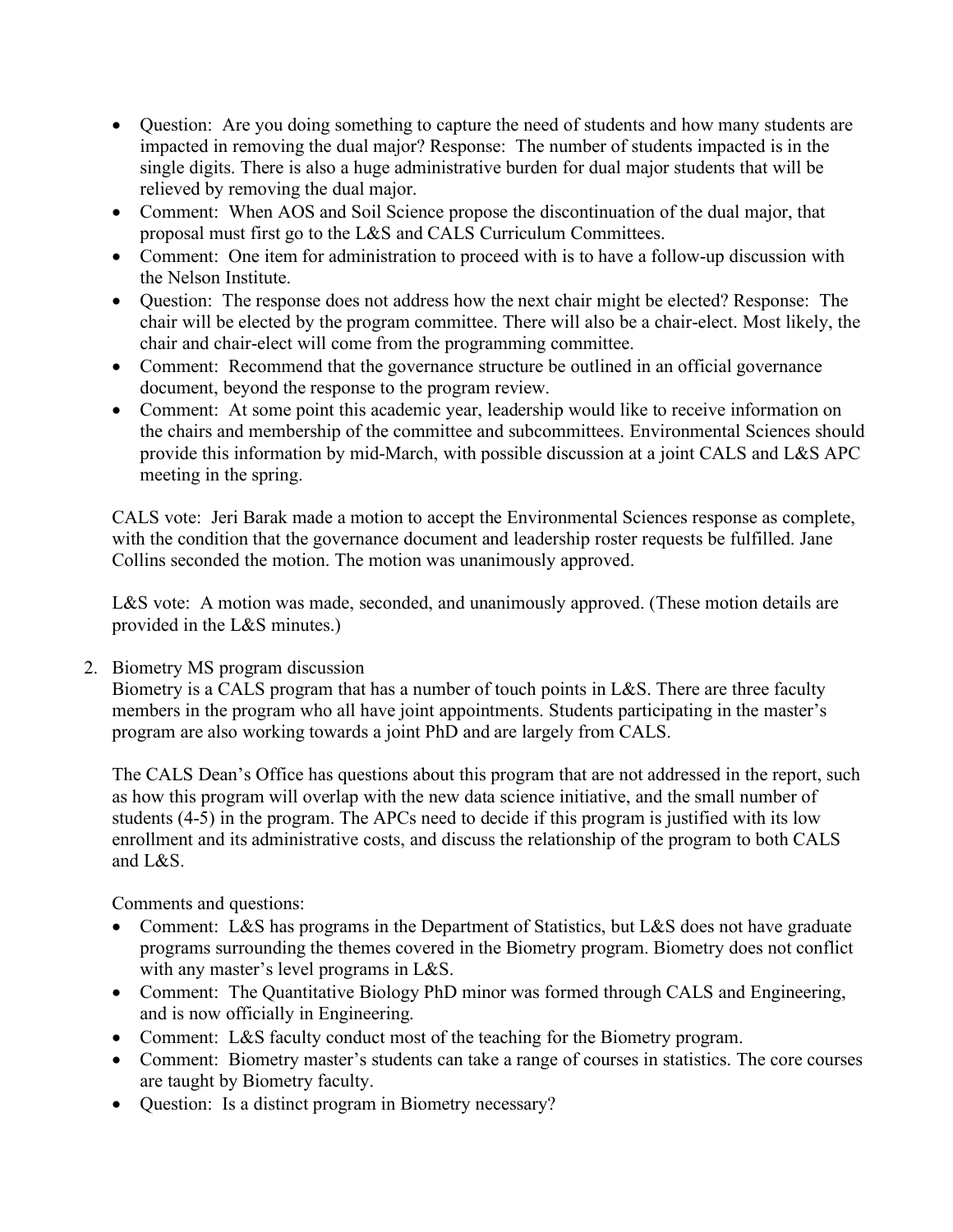- Comment: The Biometry program can apply to students in many different areas of study and we should think about promoting this program more broadly. Some committee members have students who have greatly benefited from the Biometry program. Response: The number of students is limited by the number of faculty (around three students per faculty member).
- Comment: We might want to wait to discuss any changes to Biometry until the data science initiative has developed.
- Comment: Statistics has a master's degree in data sciences that is a named option and 131 program.
- Comment: The administrative cost of the Biometry Program is extremely low. Response: There are administrative costs in actions such as program review.
- Comment: Having a named degree in Biometry makes a large difference in students obtaining a job. Even if the number of students in the program is small, the outcomes for the students are large.
- Question: Is there another kind of credential besides a degree that would be beneficial for students?

### **Informational items**

- 1. Update: Development PhD This item was not discussed.
- 2. Update: Planning and Landscape Architecture, BA/BS Landscape and Urban Studies This item was not discussed.

### **Adjourn**

The meeting adjourned at approximately 2pm. No motion was made to adjourn.

## **CALS APC MEETING**

| <b>Attendees:</b>                     | Jane Collins, Guy Groblewski, Chuck Kaspar, Hasan Khatib, Larry Meiller, Nicole |
|---------------------------------------|---------------------------------------------------------------------------------|
|                                       | Perna, Doug Soldat (departed at 2:48pm)                                         |
| Not present:                          | Erika Anna, Jeri Barak, Claudio Gratton, Barb Ingham, Paul Mitchell, William    |
|                                       | Tracy, Alan Turnquist                                                           |
| Ex officio:                           | Kate VandenBosch, Bill Barker, Dick Straub, Karen Wassarman                     |
| Guests:                               | Tom Crenshaw (Poultry major discontinuation of admissions), Roger Sunde         |
|                                       | (Biometry program review), Matt Ruark (Horticulture program review), Irwin      |
|                                       | Goldman (Horticulture program review)                                           |
| <b>Minutes taken by: Julie Scharm</b> |                                                                                 |

### **Public meeting attendees**: None

The meeting was called to order by Kate VandenBosch at approximately 2:02pm.

### **Review agenda**

No changes were made to the agenda.

### **Review minutes for November 6, 2018**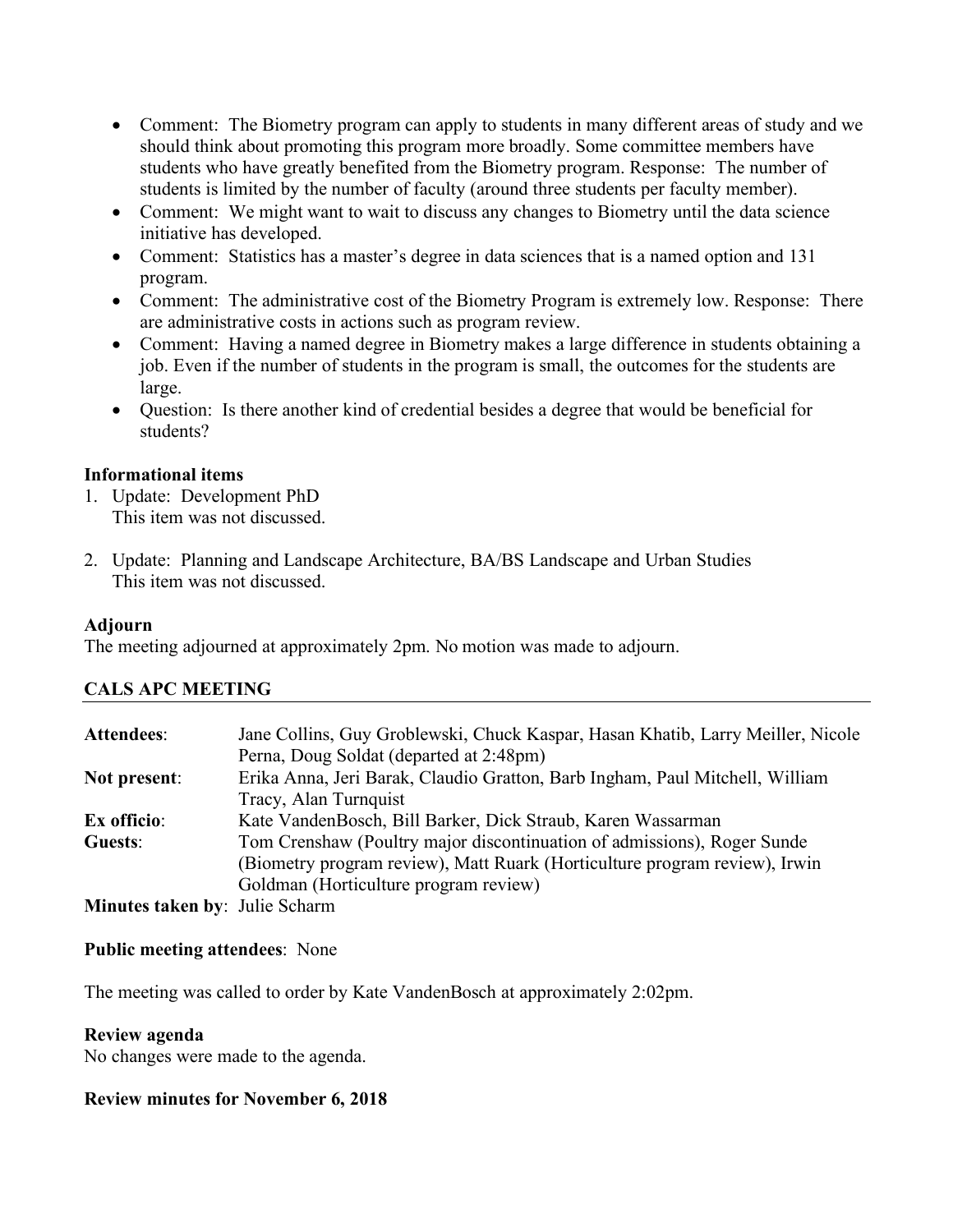Due to a lack of quorum, this item was deferred to the next meeting.

### **Consent agenda**

There were no consent agenda items.

### **Action and discussion items**

1. Poultry major discontinuation of admissions

Tom Crenshaw joined the CALS APC meeting to discuss the suspension and discontinuation of admissions to the poultry major. Enrollment in the major has been very low. The Midwest Poultry Consortium (MPC) has six summer courses and has existed since the mid-1990s, and are the poultry specific courses available on campus. The Department of Animal Sciences requests discontinuation of the Poultry major but continuation of the MPC. There is a board, comprised of people from different universities, that oversees the MPC. About 35 students are enrolled in the summer MPC program and students can transfer credits back to their majors. In the process of revamping the Department of Animal Sciences courses, the department is looking at ways the MPC courses can credit back to the Animal Sciences major.

Comments and questions:

- Question: There are a tremendous number of jobs in the poultry industry. Why is there not more interest in the Poultry major? Response: The MPC summer program addresses this and students have benefitted from good job placement upon completion.
- Question: Are there more Poultry majors in the US? Response: Georgia and Auburn have poultry science majors. North Carolina has poultry program but unsure of its structure.
- Question: Are there other poultry programs in the state? Response: There are some emphasis groups at UW-Platteville and UW-River Falls through an Animal Science degree program.
- Ouestion: Is there a certificate in poultry science? Providing a certificate that industry would recognize is possible, but listing this on a diploma is more complicated.

Due to a lack of quorum, a vote on this item was deferred to the next meeting. The voting motion will be to support the department's request to discontinue the major. Jane Collins made a nonquorum motion to approve the context of the next meeting's motion. Chuck Kaspar seconded the motion.

2. Biometry program review, first review

Roger Sunde, faculty member in the Department of Nutritional Sciences, joined the CALS APC meeting to present the Biometry program review committee report. The Biometry master's degree is conferred at the same time that a PhD is conferred in another area of biology. Three faculty are part of the program: Cecil Ane, Brian Yandell, and Jun Zhu (all with joint appointments). There are currently six graduate students in the program. The program graduates about one student per year. The program focuses less on statistics and more on biology. The three-credit 699 course is at the heart of this program and is supervised by Nick Keuler (academic staff). In the 699 course, students provide statistical consulting for faculty and staff in other departments. Fiscal support is provided by the 50% faculty appointments. The program has no graduate student stipends, TAs, RAs, or department administration support. Each faculty member has 1-3 students. The review committee was surprised by the vibrancy and vitality of the program. The committee received letters from five graduate students who lauded their consulting experience with the program.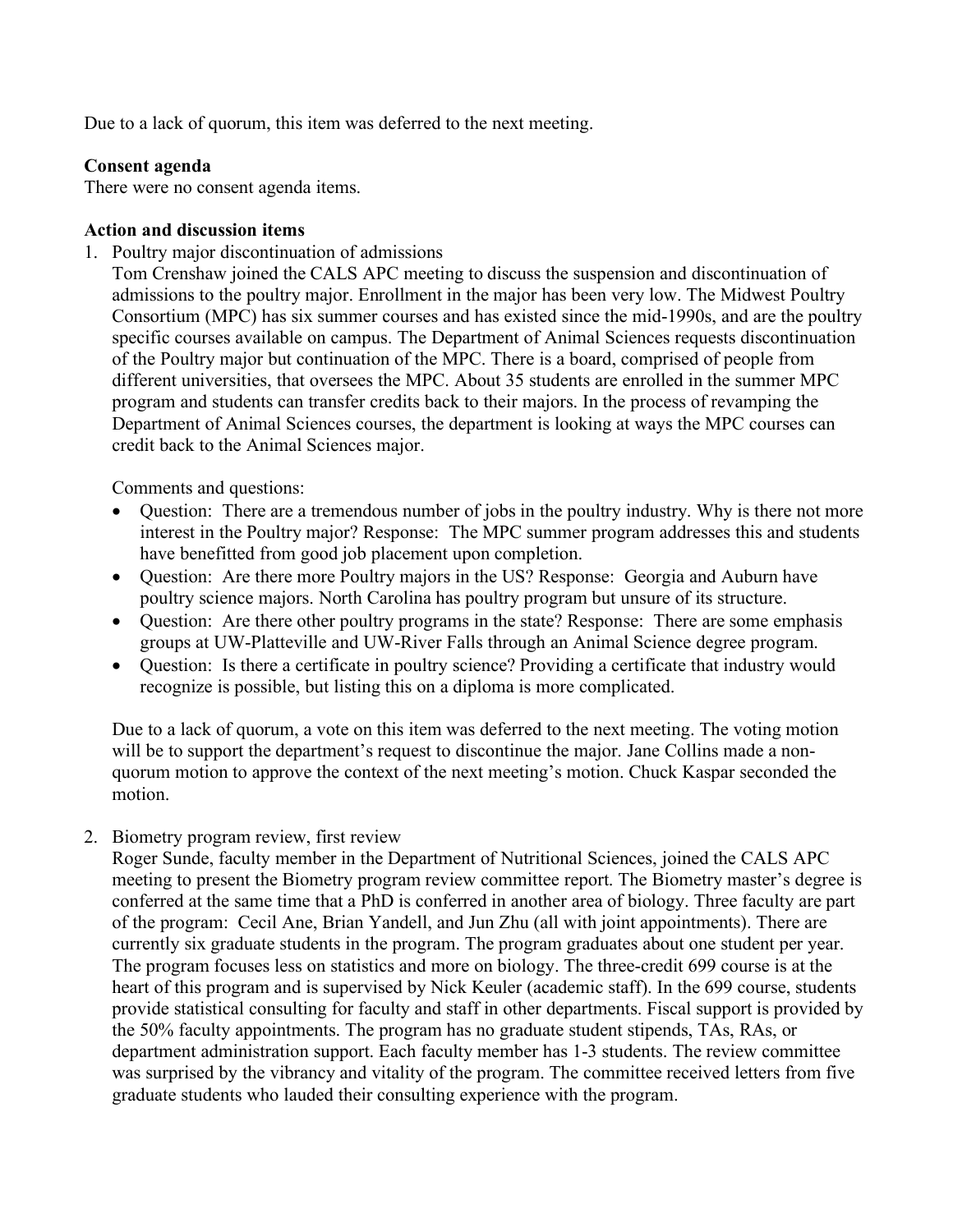The review committee was charged with reviewing the CALS Statistical Lab. Nick Keuler and Peter Crump are the core staff of the lab. Lab services are free to anyone in CALS, Botany, or Zoology. The lab has 1286 average visits per year, with an average of 383 individual contacts. The committee asked the Horticulture, Plant Pathology, and Dairy Science department chairs to write nonquantitative letter of supports; the committee received back two glowing letters. The lab helps people work through their own statistics and helps people at any stage of their project.

GFEC previously voted to eliminate the Biometry PhD minor. The current faculty in the program have no knowledge of anyone receiving this.

The review committee's key recommendations were to:

- Increase faculty numbers. Jun Zhu indicated that L&S might contribute 50% for faculty position.
- Increase flexibility in courses and prerequisites, which sometimes impede numbers of students and how quickly students can get through the program.
- Expand capacity for supervising the 699 course experience.
- Consider a change in the name of program.
- Work on ways for faculty to recruit more students.
- Replace Peter Crump upon his pending retirement.
	- o Update from CALS administration: Biometry has chosen to replace Peter Crump with two half-time lecturers.
- Market to other units.

Comments and questions:

- Question: Why is there a small number of students? Response: The program is not well advertised. Students find out about it when they are taking the 571 and 572 courses. Two students didn't technically join the program until right before prelims. The faculty think they can only handle 2-3 students per faculty member, which causes constraints. They hold an open house but it is not done routinely.
- Question: What fraction of consulting activities are done by the students? Response: Very little. Most consulting happens via the PAs or statistics graduate students and not graduate students in the Biometry program. Biometry students get their experience through the 699 course. (Statistics has a similar 998 course but it is more math-based than biology-based).
	- o Comment: The committee asked faculty members if this could be integrated into Statistics and faculty members did not think so because Statistics is more math-based with no joint PhD in a biological area.
- Question: Was there discussion about whether the program has tried to increase faculty involvement? There are many programs not housed in departments that recruit new faculty trainers? Response: The review committee did not raise that question. Several years ago, about 50% of Statistics faculty had an appointment in another department and that is now down to about 33%.
- Question: A challenge is that we have faculty who we identify with both Biometry and a department. It is not clear that they are contributing to the CALS department, but they are contributing to Statistics. How do we invest in Biometry and how do we meet the needs of students and projects? Response: CALS needs to decide how they want to invest in big/data science and how students get training in that area.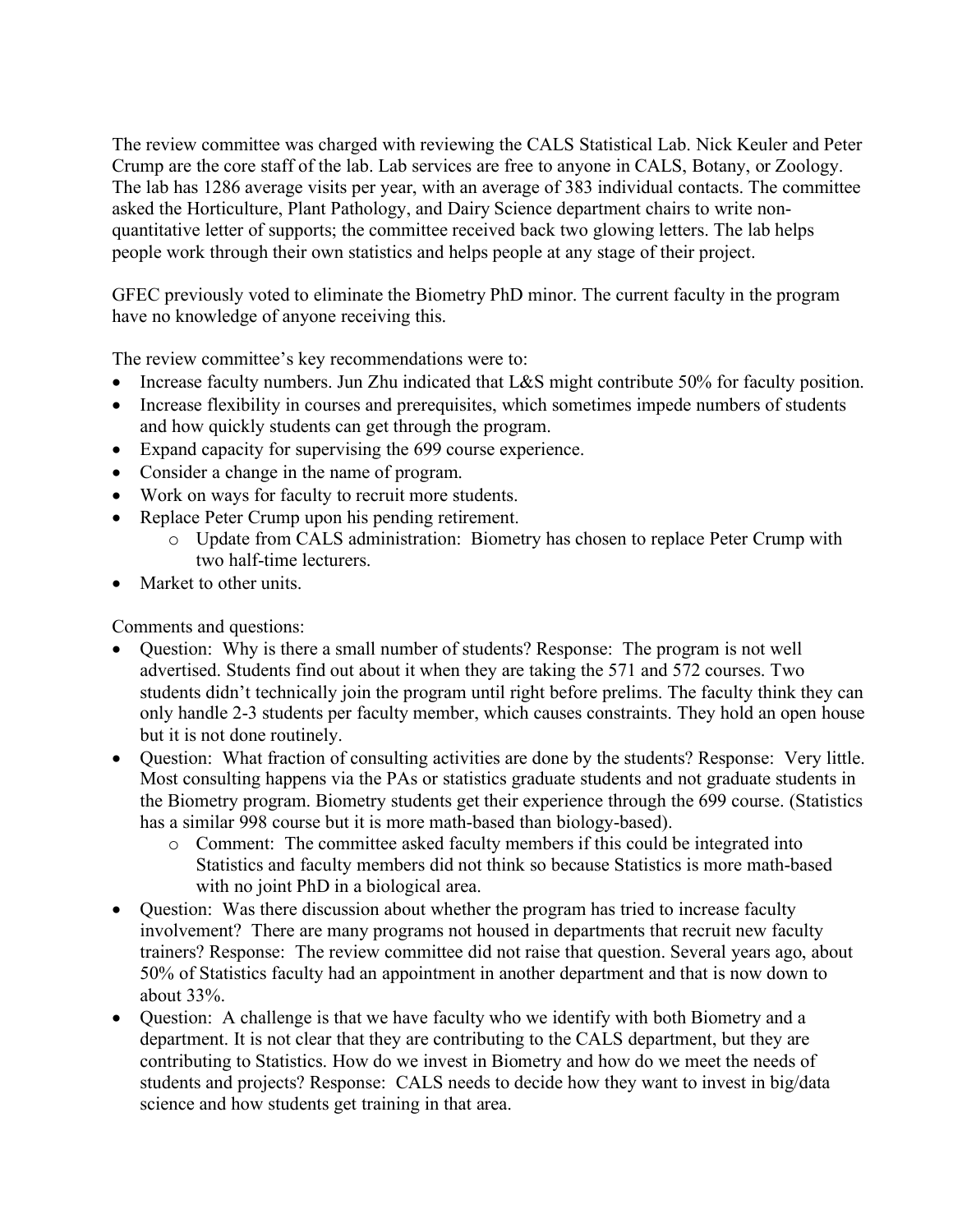- Question: Are split appointments with Statistics essential for this program? Response: This is not clear. The challenge is in who will do the teaching. The 699 experience is being supervised by people in the CALS statistical facility.
- Ouestion: How is a student's faculty/minor mentor contributing if their most meaningful activity (699 course) is being supervised by academic staff? Response: The faculty mentor focuses on the PhD research and collaboration with the home department faculty member. Biometry faculty also conduct ad-hoc consulting/collaboration.

Possible questions for the next discussion of the Biometry program review:

- How does the future of Biometry program dovetail into conversations at the campus level?
- If the Biometry program were to dissolve, how would we make sure the consulting services could still exist?
- Can Biometry envision a way for the program to be scaled in order to create opportunities for more graduate students?
- 3. Horticulture program review, first review

Matt Ruark, chair of the program review committee and faculty member in the Department of Soil Science, joined the CALS APC meeting to present the Horticulture program review committee report. Horticulture has four degree programs: BS, MS, PhD, and PhD minor. As part of the review process, the review committee met with the department chair and various groups, including students, academic staff, assistant professors, and tenured faculty.

BS: 30 students were enrolled in the major at the time of the self-study; 41 students were enrolled as of October. The department is phasing out the BS program. The department is currently in discussions about a collaborative degree, focused more on agricultural ecology, with five other departments. The new program could increase students across all degree programs. The review committee agreed with this course of action and the department taking leadership in the initiative.

MS and PhD: Discussions revolved around potential changes to the MS degree that will begin after the new BS degree is developed. Most department faculty members have students in the Plant Breeding and Plant Genetics program. The Horticulture students focus more on the production side of horticulture. The Horticulture program graduates about one student per year. Almost all graduate students connected to faculty are in the Plant Breeding and Plant Genetics program or the Agroecology program. With a small number of graduate students, the review committee noted a lack of community. The review committee's recommendation was to create a better sense of community for the graduate students and supported the department's plan to reconstruct or redesign the program.

The review committee noted that the Horticulture major is not on students' radars until they are exposed to it. The review committee recommend efforts to recruit students and use the visibility of the department's spaces (e.g. Allen Centennial Gardens) to host recruitment events.

PhD minor: There are no students in this program and it was not evaluated.

The department has about eleven state-funded faculty members with three upcoming retirements. USDA ARS faculty do not participate in the undergraduate program because they are restricted from teaching.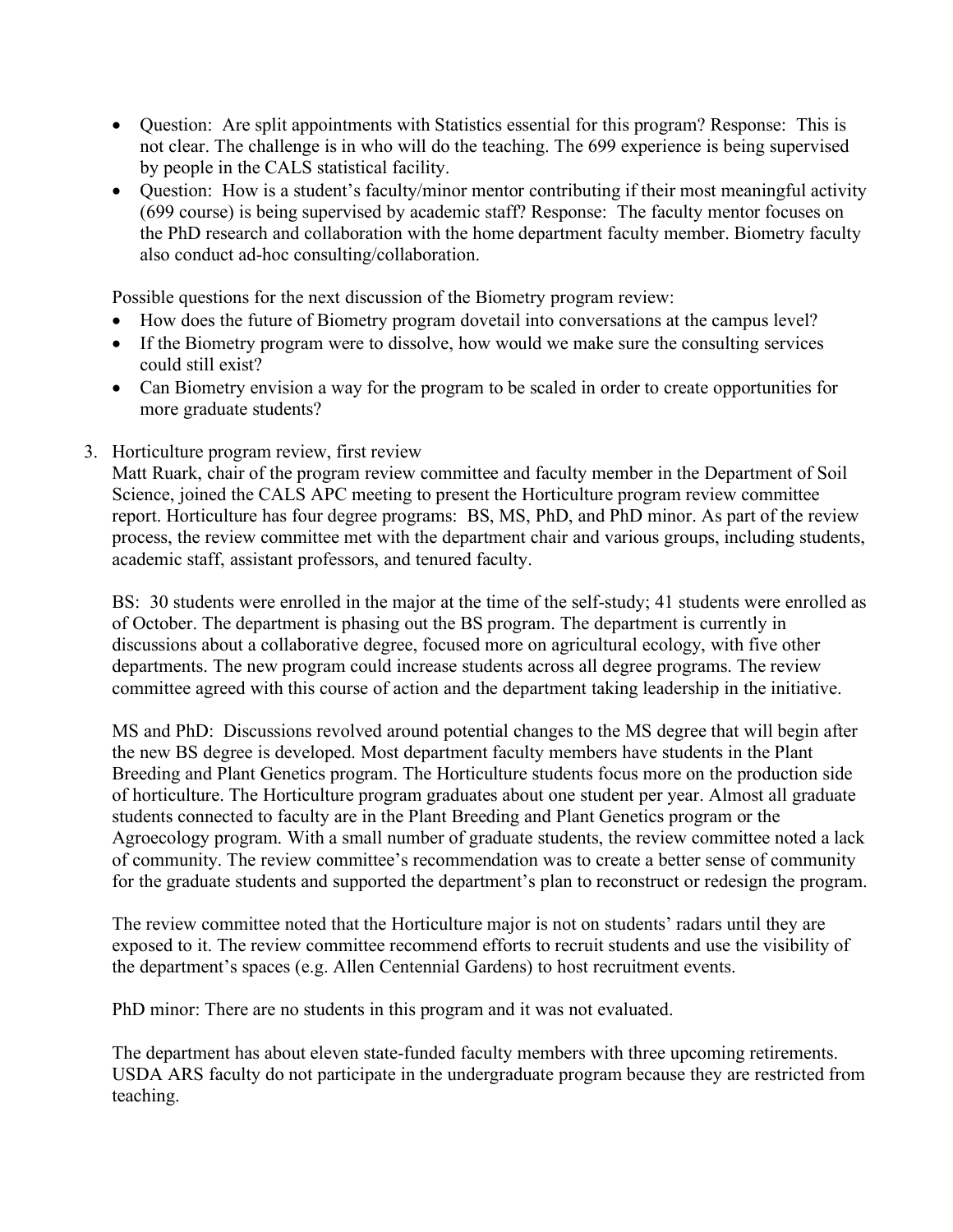A full assessment of the department's programs was a bit difficult with the numerous changes underway but the review committee felt that department was taking steps in a positive direction. The department is working on the redesign of the undergraduate program first, with the intention of working on the graduate program once that is complete.

Comments and questions:

- Question: How do you summarize the department's strengths and weaknesses? Response: The assessment of the overall department is outside the scope of the review. The department is strong in research. Many people feel that the home for training graduate students is in Plant Breeding and Plant Genetics. Assistant professors skew towards production agriculture in horticulture and senior faculty skew towards plant breeding/genetics. Most concerns were about the size of the department, both students and faculty. If there is a revitalization of the department and/or programs, the department needs to make sure there are enough faculty to support its efforts.
- Question: What feedback did students give? Response: The undergraduate students were very passionate about horticulture and liked the hands-on programs. The graduate students seemed to struggle with identity. Overall, the students reported being happy with the programs.
- Question: The time to degree in the PhD program seems rather long. Were there concerns about this? Response: The enrolled students seemed to have good plans in place for their degree.
- Questions: Most graduate students in the Horticulture program are advised by two faculty? Yes, the Horticulture graduate students are connected to Julie Dawson and Amaya Atucha. A new faculty member, Yi Wang, will most likely have Horticulture students as well.
- Comment: The Horticulture program review seems to present parallel issues with the Agronomy program review.

Comments and question for the department:

- Comment: The graduate student feeling of being estranged could be addressed, even if you are working on undergraduate degree improvements first. Response: A joint seminar is being planned for the Agronomy and Horticulture graduate students.
- Question: Are there separate colloquia for the Plant Breeding and Plant Genetics and the Agroecology graduate students? Response: Yes

Possible questions for the next discussion of the Horticulture program review:

- In light of the small programs, can the students be served through the other programs? o Review committee response: Not without a new major in its place.
- In the undergraduate program, can some of the students be served by reinvigorating the plant science option in the biology major?
- What types of faculty is Horticulture planning on hiring and how would they support the various options?
- 4. Environmental Science, continue discussion as needed There was no further discussion; discussion and voting was done in the joint meeting.

# **Informational items and announcements**

5. Update on searches